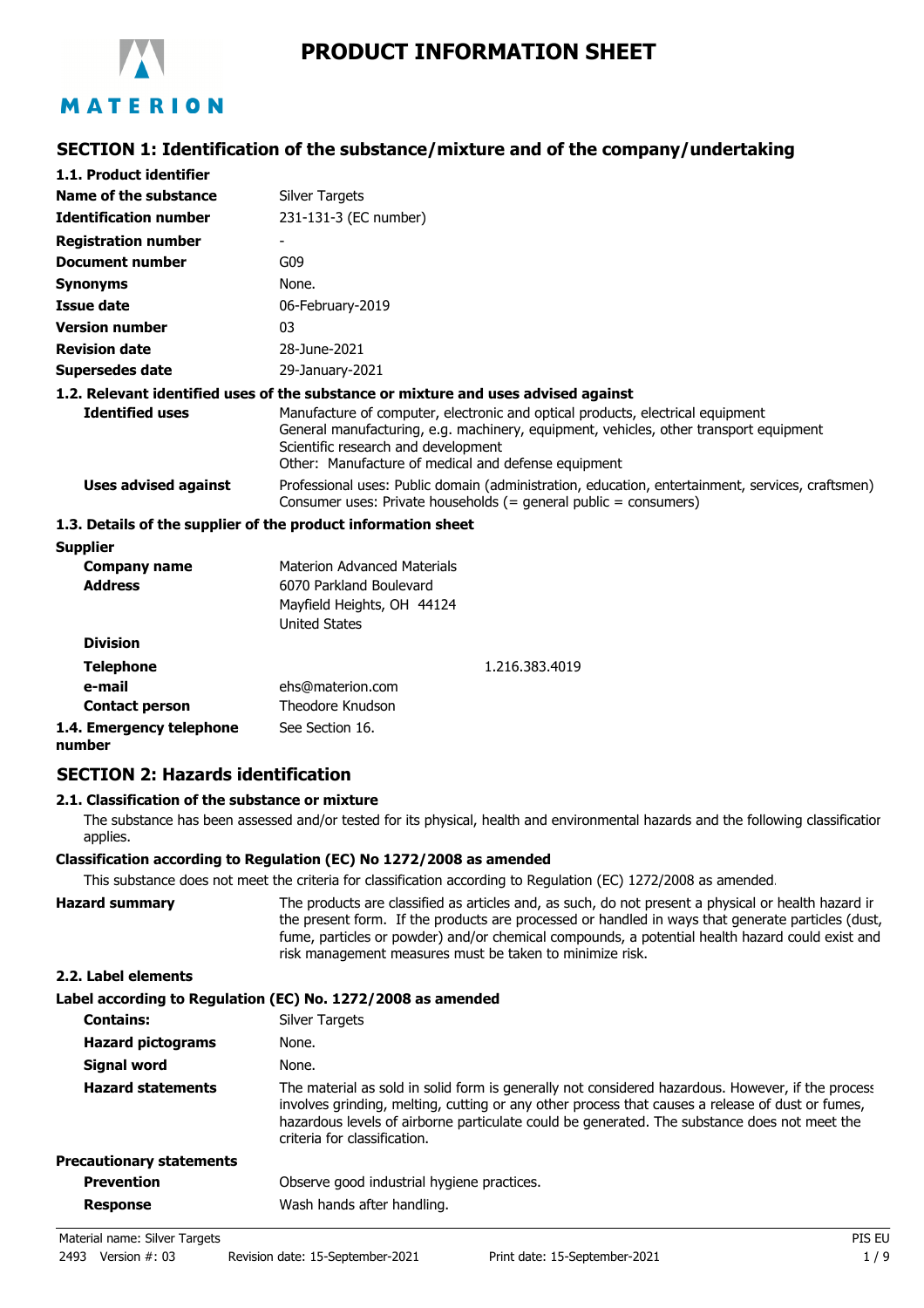| <b>Storage</b>                                  | Store away from incompatible materials.                                                           |
|-------------------------------------------------|---------------------------------------------------------------------------------------------------|
| <b>Disposal</b>                                 | Dispose of waste and residues in accordance with local authority requirements.                    |
| <b>Supplemental label</b><br><b>information</b> | For further information, please contact the Product Stewardship Department at $+1.216.383.4019$ . |
| 2.3. Other hazards                              | None known.                                                                                       |

# **SECTION 3: Composition/information on ingredients**

**3.1. Substances**

## **General information**

| <b>Chemical name</b> | $\frac{0}{0}$            | No.                    | CAS-No. / EC REACH Registration No. Index No. |   | <b>Notes</b> |
|----------------------|--------------------------|------------------------|-----------------------------------------------|---|--------------|
| Silver Targets       | 100                      | 7440-22-4<br>231-131-3 | $\overline{\phantom{0}}$                      | - | #            |
|                      | <b>Classification: -</b> |                        |                                               |   |              |

## **SECTION 4: First aid measures**

| <b>General information</b>                                                                 | Ensure that medical personnel are aware of the material(s) involved, and take precautions to<br>protect themselves. |
|--------------------------------------------------------------------------------------------|---------------------------------------------------------------------------------------------------------------------|
| 4.1. Description of first aid measures                                                     |                                                                                                                     |
| <b>Inhalation</b>                                                                          | Move to fresh air. Call a physician if symptoms develop or persist.                                                 |
| <b>Skin contact</b>                                                                        | Wash off with soap and water. Get medical attention if irritation develops and persists.                            |
| Eye contact                                                                                | Rinse with water. Get medical attention if irritation develops and persists.                                        |
| <b>Ingestion</b>                                                                           | Rinse mouth. Get medical attention if symptoms occur.                                                               |
| 4.2. Most important<br>symptoms and effects, both<br>acute and delayed                     | Direct contact with eyes may cause temporary irritation.                                                            |
| 4.3. Indication of any<br>immediate medical attention<br>and special treatment<br>needed   | Treat symptomatically.                                                                                              |
| <b>SECTION 5: Firefighting measures</b>                                                    |                                                                                                                     |
| <b>General fire hazards</b>                                                                | No unusual fire or explosion hazards noted.                                                                         |
| 5.1. Extinguishing media<br>Suitable extinguishing<br>media                                | Water fog. Foam. Dry chemical powder. Carbon dioxide (CO2).                                                         |
| <b>Unsuitable extinguishing</b><br>media                                                   | Do not use water as an extinguisher.                                                                                |
| 5.2. Special hazards arising<br>from the substance or<br>mixture                           | This product is not flammable.                                                                                      |
| 5.3. Advice for firefighters<br><b>Special protective</b><br>equipment for<br>firefighters | Self-contained breathing apparatus and full protective clothing must be worn in case of fire.                       |
| <b>Special firefighting</b><br>procedures                                                  | Use water spray to cool unopened containers.                                                                        |
| <b>Specific methods</b>                                                                    | Use standard firefighting procedures and consider the hazards of other involved materials.                          |
|                                                                                            |                                                                                                                     |

## **SECTION 6: Accidental release measures**

## **6.1. Personal precautions, protective equipment and emergency procedures**

| For non-emergency<br>personnel                               | Keep unnecessary personnel away.                                                                       |
|--------------------------------------------------------------|--------------------------------------------------------------------------------------------------------|
| For emergency<br>responders                                  | Keep unnecessary personnel away.                                                                       |
| 6.2. Environmental<br>precautions                            | Avoid discharge into drains, water courses or onto the ground.                                         |
| 6.3. Methods and material for<br>containment and cleaning up | Stop the flow of material, if this is without risk. Following product recovery, flush area with water. |
| 6.4. Reference to other<br>sections                          | Not available.                                                                                         |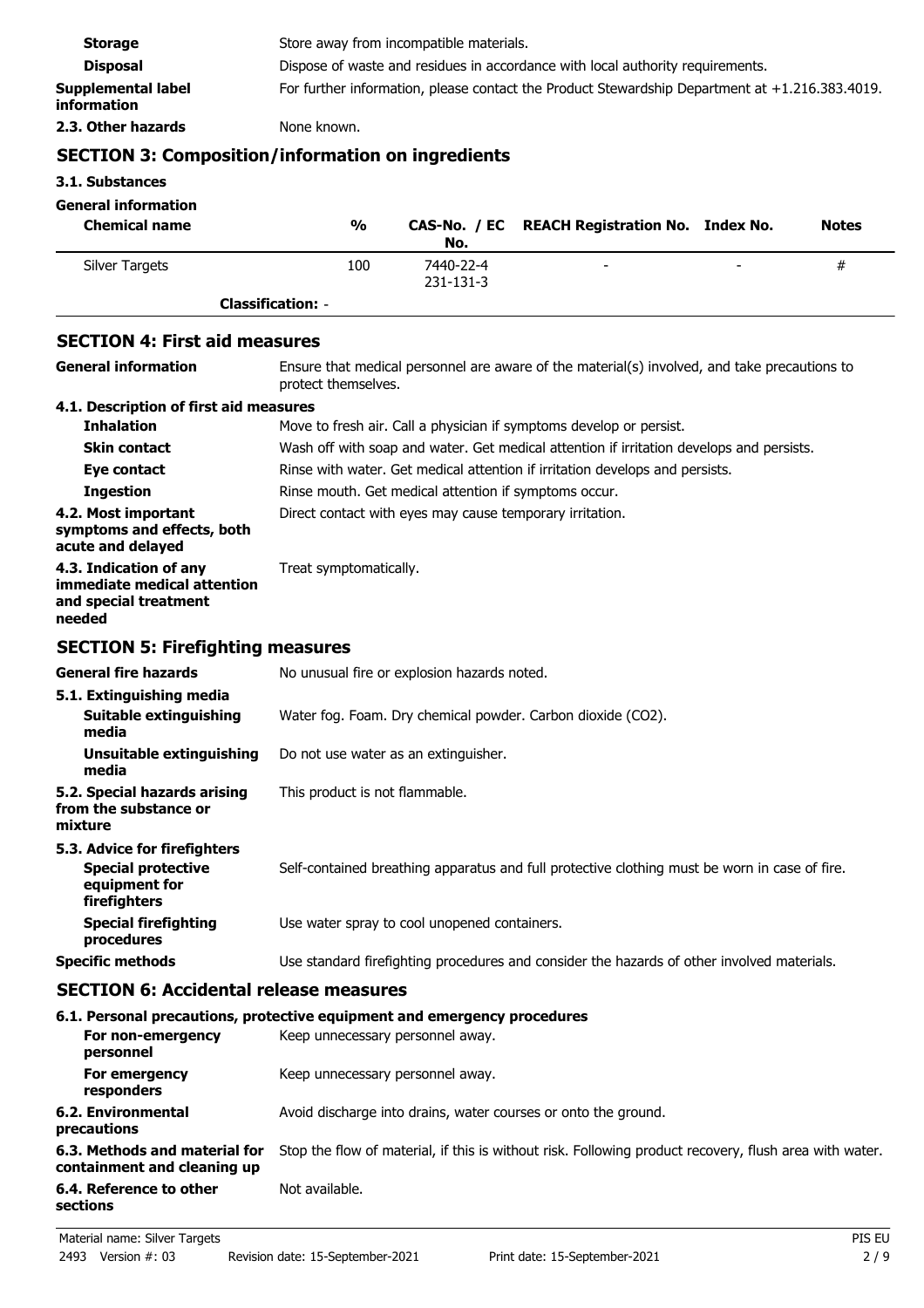## **SECTION 7: Handling and storage**

| 7.1. Precautions for safe<br>handling                                   | Observe good industrial hygiene practices. |
|-------------------------------------------------------------------------|--------------------------------------------|
| 7.2. Conditions for safe<br>storage, including any<br>incompatibilities | Not available.                             |
| 7.3. Specific end use(s)                                                | Not relevant.                              |
|                                                                         |                                            |

## **SECTION 8: Exposure controls/personal protection**

## **8.1. Control parameters**

## **Occupational exposure limits**

**Austria. MAK List, OEL Ordinance (GwV), BGBl. II, no. 184/2001**

| <b>Material</b>                                                                                                        | <b>Type</b> | <b>Value</b>   | Form                |
|------------------------------------------------------------------------------------------------------------------------|-------------|----------------|---------------------|
| Silver Targets (CAS<br>7440-22-4)                                                                                      | <b>MAK</b>  | $0,1$ mg/m3    | Inhalable fraction. |
|                                                                                                                        | <b>STEL</b> | $0,1$ mg/m3    | Inhalable fraction. |
| <b>Belgium. Exposure Limit Values</b>                                                                                  |             |                |                     |
| <b>Material</b>                                                                                                        | <b>Type</b> | <b>Value</b>   |                     |
| Silver Targets (CAS<br>7440-22-4)                                                                                      | <b>TWA</b>  | $0,1$ mg/m3    |                     |
| Bulgaria. OELs. Regulation No 13 on protection of workers against risks of exposure to chemical agents at work         |             |                |                     |
| <b>Material</b>                                                                                                        | <b>Type</b> | <b>Value</b>   |                     |
| Silver Targets (CAS<br>7440-22-4)                                                                                      | <b>TWA</b>  | $0,1$ mg/m3    |                     |
| Croatia. Dangerous Substance Exposure Limit Values in the Workplace (ELVs), Annexes 1 and 2, Narodne Novine,<br>13/09  |             |                |                     |
| <b>Material</b>                                                                                                        | <b>Type</b> | <b>Value</b>   |                     |
| Silver Targets (CAS<br>7440-22-4)                                                                                      | <b>MAC</b>  | $0,1$ mg/m3    |                     |
| <b>Czech Republic. OELs. Government Decree 361</b>                                                                     |             |                |                     |
| Material                                                                                                               | <b>Type</b> | <b>Value</b>   |                     |
| Silver Targets (CAS<br>7440-22-4)                                                                                      | Ceiling     | $0,3$ mg/m $3$ |                     |
|                                                                                                                        | <b>TWA</b>  | $0,1$ mg/m3    |                     |
| <b>Denmark. Exposure Limit Values</b>                                                                                  |             |                |                     |
| Material                                                                                                               | <b>Type</b> | <b>Value</b>   | <b>Form</b>         |
| Silver Targets (CAS<br>7440-22-4)                                                                                      | <b>TLV</b>  | $0,01$ mg/m3   | Dust.               |
| Estonia. OELs. Occupational Exposure Limits of Hazardous Substances (Regulation No. 105/2001, Annex), as<br>amended    |             |                |                     |
| <b>Material</b>                                                                                                        | <b>Type</b> | <b>Value</b>   |                     |
| Silver Targets (CAS<br>7440-22-4)                                                                                      | <b>TWA</b>  | $0,1$ mg/m3    |                     |
| <b>Finland. Workplace Exposure Limits</b>                                                                              |             |                |                     |
| <b>Material</b>                                                                                                        | <b>Type</b> | <b>Value</b>   |                     |
| Silver Targets (CAS<br>7440-22-4)                                                                                      | <b>TWA</b>  | $0,1$ mg/m3    |                     |
| France. Threshold Limit Values (VLEP) for Occupational Exposure to Chemicals in France, INRS ED 984<br><b>Material</b> | <b>Type</b> | <b>Value</b>   |                     |
| Silver Targets (CAS                                                                                                    | <b>VME</b>  | $0,1$ mg/m3    |                     |
| 7440-22-4)                                                                                                             |             |                |                     |

**Regulatory status:** Regulatory indicative (VRI)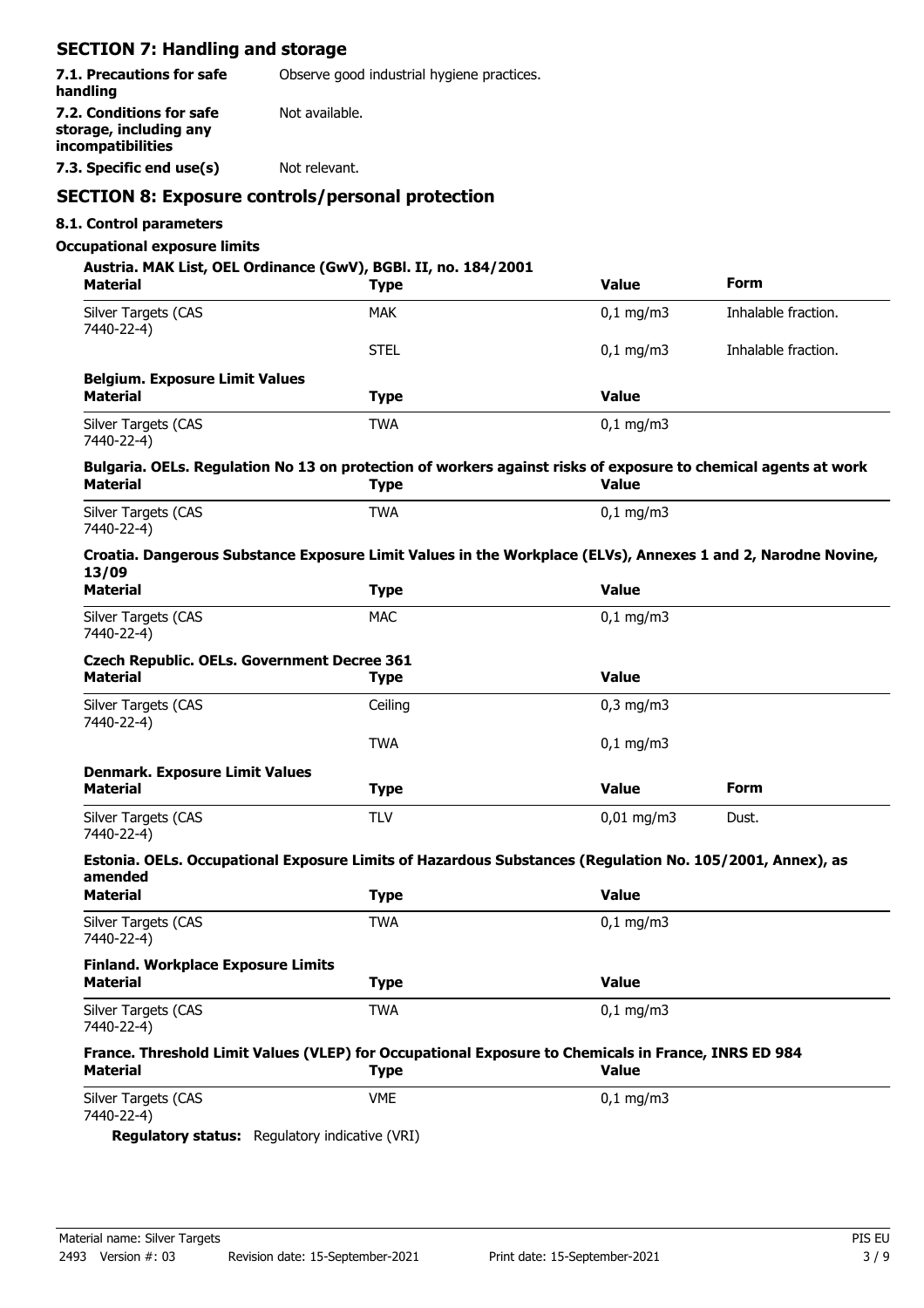| <b>Compounds in the Work Area (DFG)</b>                                           | Germany. DFG MAK List (advisory OELs). Commission for the Investigation of Health Hazards of Chemical            |                      |                     |
|-----------------------------------------------------------------------------------|------------------------------------------------------------------------------------------------------------------|----------------------|---------------------|
| <b>Material</b>                                                                   | <b>Type</b>                                                                                                      | <b>Value</b>         | Form                |
| Silver Targets (CAS<br>7440-22-4)                                                 | <b>TWA</b>                                                                                                       | $0,1$ mg/m3          | Inhalable fraction. |
| Material                                                                          | Germany. TRGS 900, Limit Values in the Ambient Air at the Workplace<br><b>Type</b>                               | <b>Value</b>         | Form                |
| Silver Targets (CAS<br>7440-22-4)                                                 | <b>AGW</b>                                                                                                       | $0,1$ mg/m3          | Inhalable fraction. |
| Greece. OELs (Decree No. 90/1999, as amended)<br><b>Material</b>                  | <b>Type</b>                                                                                                      | <b>Value</b>         |                     |
| Silver Targets (CAS<br>7440-22-4)                                                 | <b>TWA</b>                                                                                                       | $0,1$ mg/m3          |                     |
| Hungary. OELs. Joint Decree on Chemical Safety of Workplaces<br><b>Material</b>   | <b>Type</b>                                                                                                      | Value                |                     |
| Silver Targets (CAS<br>7440-22-4)                                                 | <b>TWA</b>                                                                                                       | $0,1$ mg/m3          |                     |
| <b>Material</b>                                                                   | Iceland. OELs. Regulation 154/1999 on occupational exposure limits<br><b>Type</b>                                | <b>Value</b>         | Form                |
| <b>Silver Targets (CAS</b><br>7440-22-4)                                          | <b>TWA</b>                                                                                                       | $0,01$ mg/m3         | Dust.               |
| <b>Ireland. Occupational Exposure Limits</b><br><b>Material</b>                   | <b>Type</b>                                                                                                      | <b>Value</b>         |                     |
| Silver Targets (CAS<br>7440-22-4)                                                 | <b>TWA</b>                                                                                                       | $0,1$ mg/m3          |                     |
| <b>Italy. Occupational Exposure Limits</b><br><b>Material</b>                     | <b>Type</b>                                                                                                      | <b>Value</b>         |                     |
| Silver Targets (CAS                                                               | <b>TWA</b>                                                                                                       | $0,1$ mg/m3          |                     |
| 7440-22-4)                                                                        |                                                                                                                  |                      |                     |
| <b>Material</b>                                                                   | Latvia. OELs. Occupational exposure limit values of chemical substances in work environment<br><b>Type</b>       | <b>Value</b>         |                     |
| Silver Targets (CAS<br>7440-22-4)                                                 | <b>TWA</b>                                                                                                       | $0,1 \, \text{mg/m}$ |                     |
| <b>Material</b>                                                                   | Lithuania. OELs. Limit Values for Chemical Substances, General Requirements<br><b>Type</b>                       | <b>Value</b>         |                     |
| Silver Targets (CAS<br>7440-22-4)                                                 | <b>TWA</b>                                                                                                       | $0,1$ mg/m3          |                     |
| <b>Material</b>                                                                   | Luxembourg. Binding Occupational exposure limit values (Annex I), Memorial A<br><b>Type</b>                      | <b>Value</b>         |                     |
| Silver Targets (CAS<br>7440-22-4)                                                 | <b>TWA</b>                                                                                                       | $0,1 \, \text{mg/m}$ |                     |
| 424), Schedules I and V)                                                          | Malta. OELs. Occupational Exposure Limit Values (L.N. 227. of Occupational Health and Safety Authority Act (CAP. |                      |                     |
| <b>Material</b>                                                                   | <b>Type</b>                                                                                                      | <b>Value</b>         |                     |
| Silver Targets (CAS<br>7440-22-4)                                                 | <b>TWA</b>                                                                                                       | $0,1$ mg/m3          |                     |
| <b>Netherlands. OELs (binding)</b><br><b>Material</b>                             | <b>Type</b>                                                                                                      | <b>Value</b>         |                     |
| Silver Targets (CAS<br>7440-22-4)                                                 | <b>TWA</b>                                                                                                       | $0,1$ mg/m3          |                     |
| Norway. Administrative Norms for Contaminants in the Workplace<br><b>Material</b> | <b>Type</b>                                                                                                      | <b>Value</b>         | Form                |
| Silver Targets (CAS                                                               | <b>TLV</b>                                                                                                       | $0,1$ mg/m3          | Dust and fume.      |
| 7440-22-4)                                                                        |                                                                                                                  |                      |                     |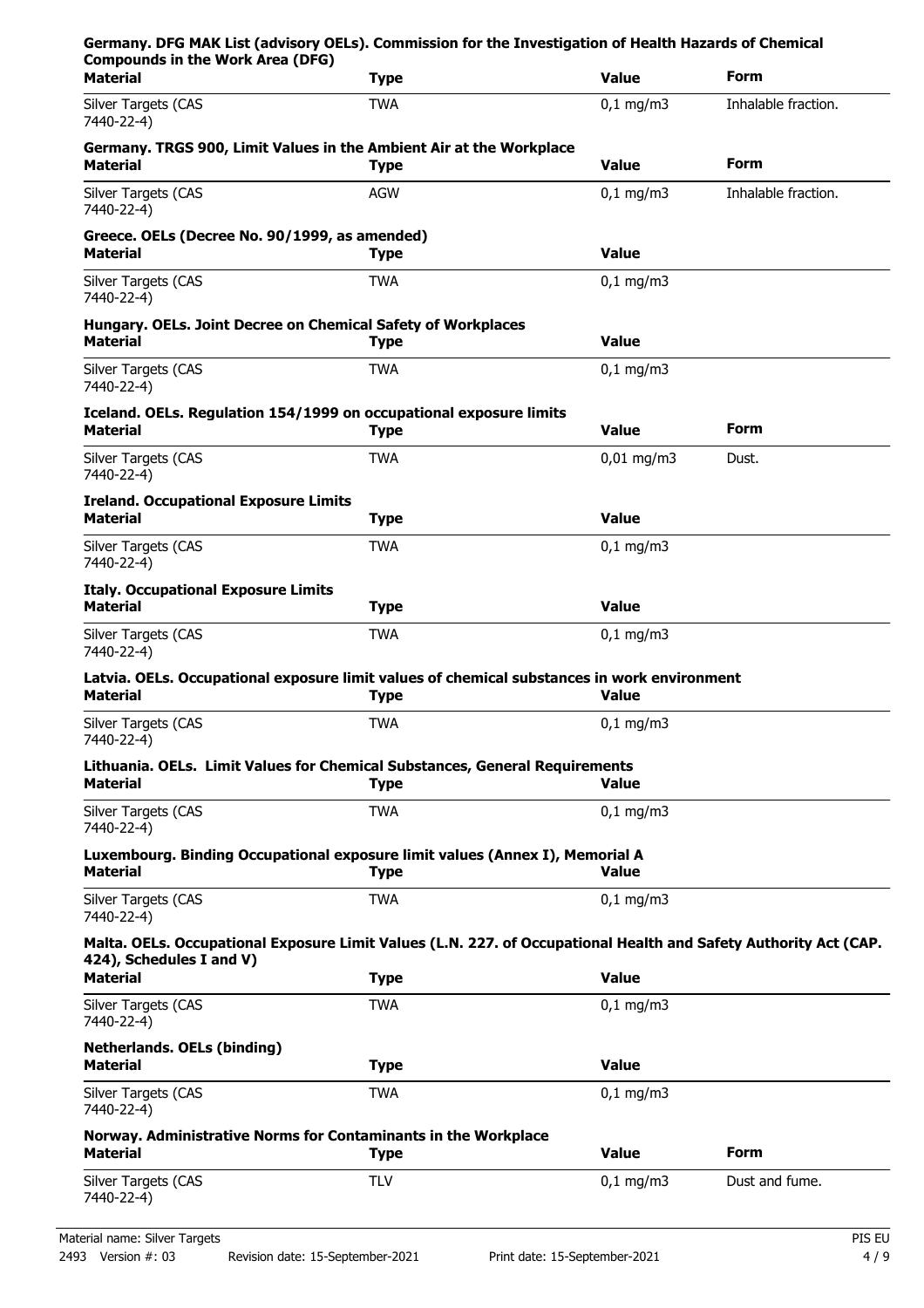| concentrations and intensities of harmful health factors in the work environment, Journal of Laws 2014, item 817<br><b>Type</b> | <b>Value</b>          | <b>Form</b>                                                                                                                                                                                                                                                                                                                                                                                                                                                                                                                                                                                            |
|---------------------------------------------------------------------------------------------------------------------------------|-----------------------|--------------------------------------------------------------------------------------------------------------------------------------------------------------------------------------------------------------------------------------------------------------------------------------------------------------------------------------------------------------------------------------------------------------------------------------------------------------------------------------------------------------------------------------------------------------------------------------------------------|
| <b>TWA</b>                                                                                                                      | $0,05 \text{ mg/m}$ 3 | Inhalable fraction.                                                                                                                                                                                                                                                                                                                                                                                                                                                                                                                                                                                    |
| <b>Type</b>                                                                                                                     | <b>Value</b>          | <b>Form</b>                                                                                                                                                                                                                                                                                                                                                                                                                                                                                                                                                                                            |
| <b>TWA</b>                                                                                                                      | $0,1$ mg/m3           | Dust and fume.                                                                                                                                                                                                                                                                                                                                                                                                                                                                                                                                                                                         |
| <b>Type</b>                                                                                                                     | <b>Value</b>          |                                                                                                                                                                                                                                                                                                                                                                                                                                                                                                                                                                                                        |
| <b>TWA</b>                                                                                                                      | $0,1$ mg/m3           |                                                                                                                                                                                                                                                                                                                                                                                                                                                                                                                                                                                                        |
| <b>Type</b>                                                                                                                     | <b>Value</b>          |                                                                                                                                                                                                                                                                                                                                                                                                                                                                                                                                                                                                        |
| <b>TWA</b>                                                                                                                      | $0,1$ mg/m3           |                                                                                                                                                                                                                                                                                                                                                                                                                                                                                                                                                                                                        |
| working (Official Gazette of the Republic of Slovenia)                                                                          |                       |                                                                                                                                                                                                                                                                                                                                                                                                                                                                                                                                                                                                        |
| <b>Type</b>                                                                                                                     | <b>Value</b>          |                                                                                                                                                                                                                                                                                                                                                                                                                                                                                                                                                                                                        |
| TWA                                                                                                                             | $0,01 \text{ mg/m}$   |                                                                                                                                                                                                                                                                                                                                                                                                                                                                                                                                                                                                        |
| <b>Spain. Occupational Exposure Limits</b><br><b>Type</b>                                                                       | <b>Value</b>          |                                                                                                                                                                                                                                                                                                                                                                                                                                                                                                                                                                                                        |
| <b>TWA</b>                                                                                                                      | $0,1$ mg/m3           |                                                                                                                                                                                                                                                                                                                                                                                                                                                                                                                                                                                                        |
| <b>Type</b>                                                                                                                     | <b>Value</b>          | <b>Form</b>                                                                                                                                                                                                                                                                                                                                                                                                                                                                                                                                                                                            |
| TWA                                                                                                                             | $0,1 \, \text{mg/m}$  | Total dust.                                                                                                                                                                                                                                                                                                                                                                                                                                                                                                                                                                                            |
| Switzerland. SUVA Grenzwerte am Arbeitsplatz<br><b>Type</b>                                                                     | <b>Value</b>          | Form                                                                                                                                                                                                                                                                                                                                                                                                                                                                                                                                                                                                   |
| <b>STEL</b>                                                                                                                     | $0,8$ mg/m3           | Inhalable fraction.                                                                                                                                                                                                                                                                                                                                                                                                                                                                                                                                                                                    |
| <b>TWA</b>                                                                                                                      | $0,1$ mg/m3           | Inhalable fraction.                                                                                                                                                                                                                                                                                                                                                                                                                                                                                                                                                                                    |
| UK. EH40 Workplace Exposure Limits (WELs)<br><b>Type</b>                                                                        | <b>Value</b>          |                                                                                                                                                                                                                                                                                                                                                                                                                                                                                                                                                                                                        |
| <b>TWA</b>                                                                                                                      | $0,1$ mg/m3           |                                                                                                                                                                                                                                                                                                                                                                                                                                                                                                                                                                                                        |
|                                                                                                                                 |                       |                                                                                                                                                                                                                                                                                                                                                                                                                                                                                                                                                                                                        |
| <b>Type</b>                                                                                                                     | <b>Value</b>          |                                                                                                                                                                                                                                                                                                                                                                                                                                                                                                                                                                                                        |
| <b>TWA</b>                                                                                                                      | $0,1$ mg/m3           |                                                                                                                                                                                                                                                                                                                                                                                                                                                                                                                                                                                                        |
|                                                                                                                                 |                       |                                                                                                                                                                                                                                                                                                                                                                                                                                                                                                                                                                                                        |
| No biological exposure limits noted for the ingredient(s).                                                                      |                       |                                                                                                                                                                                                                                                                                                                                                                                                                                                                                                                                                                                                        |
| Follow standard monitoring procedures.                                                                                          |                       |                                                                                                                                                                                                                                                                                                                                                                                                                                                                                                                                                                                                        |
| Not available.                                                                                                                  |                       |                                                                                                                                                                                                                                                                                                                                                                                                                                                                                                                                                                                                        |
| Not available.                                                                                                                  |                       |                                                                                                                                                                                                                                                                                                                                                                                                                                                                                                                                                                                                        |
|                                                                                                                                 |                       | Portugal. VLEs. Norm on occupational exposure to chemical agents (NP 1796)<br>Romania. OELs. Protection of workers from exposure to chemical agents at the workplace<br>Slovakia. OELs. Regulation No. 300/2007 concerning protection of health in work with chemical agents<br>Slovenia. OELs. Regulations concerning protection of workers against risks due to exposure to chemicals while<br>Sweden. OELs. Work Environment Authority (AV), Occupational Exposure Limit Values (AFS 2015:7)<br>EU. Indicative Exposure Limit Values in Directives 91/322/EEC, 2000/39/EC, 2006/15/EC, 2009/161/EU, |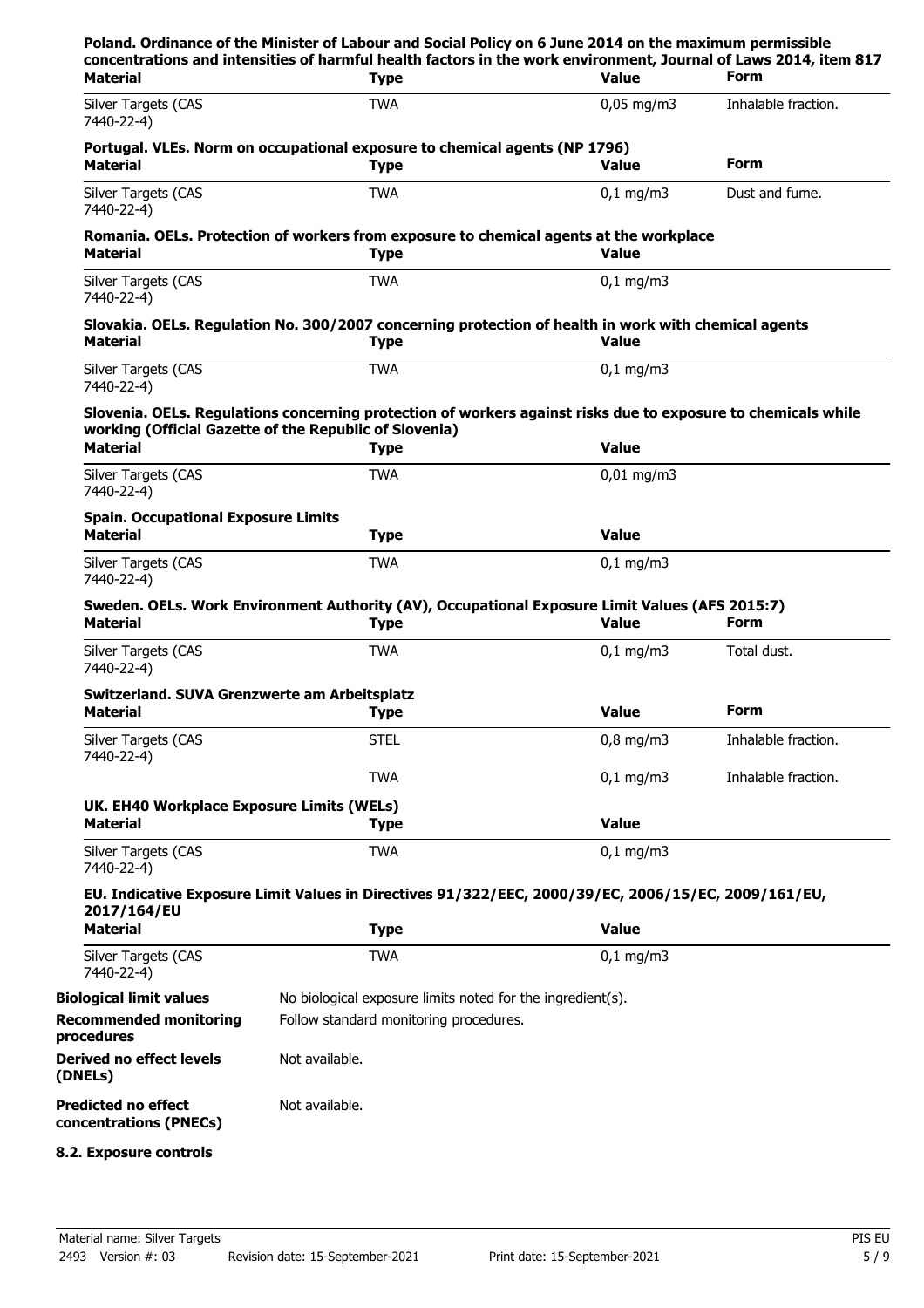| <b>Appropriate engineering</b><br>controls       | Good general ventilation (typically 10 air changes per hour) should be used. Ventilation rates should<br>be matched to conditions. If applicable, use process enclosures, local exhaust ventilation, or other<br>engineering controls to maintain airborne levels below recommended exposure limits. If exposure<br>limits have not been established, maintain airborne levels to an acceptable level. |
|--------------------------------------------------|--------------------------------------------------------------------------------------------------------------------------------------------------------------------------------------------------------------------------------------------------------------------------------------------------------------------------------------------------------------------------------------------------------|
|                                                  | Individual protection measures, such as personal protective equipment                                                                                                                                                                                                                                                                                                                                  |
| <b>General information</b>                       | Personal protection equipment should be chosen according to the CEN standards and in discussion<br>with the supplier of the personal protective equipment.                                                                                                                                                                                                                                             |
| Eye/face protection                              | Wear safety glasses with side shields (or goggles).                                                                                                                                                                                                                                                                                                                                                    |
| <b>Skin protection</b>                           |                                                                                                                                                                                                                                                                                                                                                                                                        |
| - Hand protection                                | Wear gloves to prevent metal cuts and skin abrasions during handling.                                                                                                                                                                                                                                                                                                                                  |
| - Other                                          | Wear suitable protective clothing.                                                                                                                                                                                                                                                                                                                                                                     |
| <b>Respiratory protection</b>                    | In case of insufficient ventilation, wear suitable respiratory equipment.                                                                                                                                                                                                                                                                                                                              |
| <b>Thermal hazards</b>                           | Wear appropriate thermal protective clothing, when necessary.                                                                                                                                                                                                                                                                                                                                          |
| <b>Hygiene measures</b>                          | Always observe good personal hygiene measures, such as washing after handling the material and<br>before eating, drinking, and/or smoking. Routinely wash work clothing and protective equipment to<br>remove contaminants.                                                                                                                                                                            |
| <b>Environmental exposure</b><br><b>controls</b> | Environmental manager must be informed of all major releases.                                                                                                                                                                                                                                                                                                                                          |
|                                                  |                                                                                                                                                                                                                                                                                                                                                                                                        |

# **SECTION 9: Physical and chemical properties**

# **9.1. Information on basic physical and chemical properties**

| <b>Appearance</b>                                  |                                        |
|----------------------------------------------------|----------------------------------------|
| <b>Physical state</b>                              | Solid.                                 |
| <b>Form</b>                                        | Various shapes.                        |
| Colour                                             | Silver.                                |
| <b>Odour</b>                                       | None.                                  |
| <b>Odour threshold</b>                             | Not applicable.                        |
| рH                                                 | Not applicable.                        |
| <b>Melting point/freezing point</b>                | 960,5 °C (1760,9 °F) / Not applicable. |
| <b>Initial boiling point and</b><br>boiling range  | Not applicable.                        |
| <b>Flash point</b>                                 | Not applicable.                        |
| <b>Evaporation rate</b>                            | Not applicable.                        |
| <b>Flammability (solid, gas)</b>                   | None known.                            |
| Upper/lower flammability or explosive limits       |                                        |
| <b>Flammability limit - lower</b><br>(%)           | Not applicable.                        |
| <b>Flammability limit -</b><br>upper $(% )$        | Not applicable.                        |
| <b>Explosive limit - lower (</b><br>%)             | Not applicable.                        |
| <b>Explosive limit - lower (</b><br>%) temperature | Not applicable.                        |
| <b>Explosive limit - upper</b><br>(%)              | Not applicable.                        |
| <b>Explosive limit - upper (</b><br>%) temperature | Not applicable.                        |
| <b>Vapour pressure</b>                             | Not applicable.                        |
| <b>Vapour density</b>                              | Not applicable.                        |
| <b>Relative density</b>                            | Not applicable.                        |
| Solubility(ies)                                    |                                        |
| <b>Solubility (water)</b>                          | Insoluble                              |
| <b>Partition coefficient</b><br>(n-octanol/water)  | Not applicable.<br>Not applicable.     |
| <b>Auto-ignition temperature</b>                   | Not applicable.                        |
| <b>Decomposition temperature</b>                   | Not applicable.                        |
| <b>Viscosity</b>                                   | Not applicable.                        |
| Material name: Silver Targets                      | PIS EU                                 |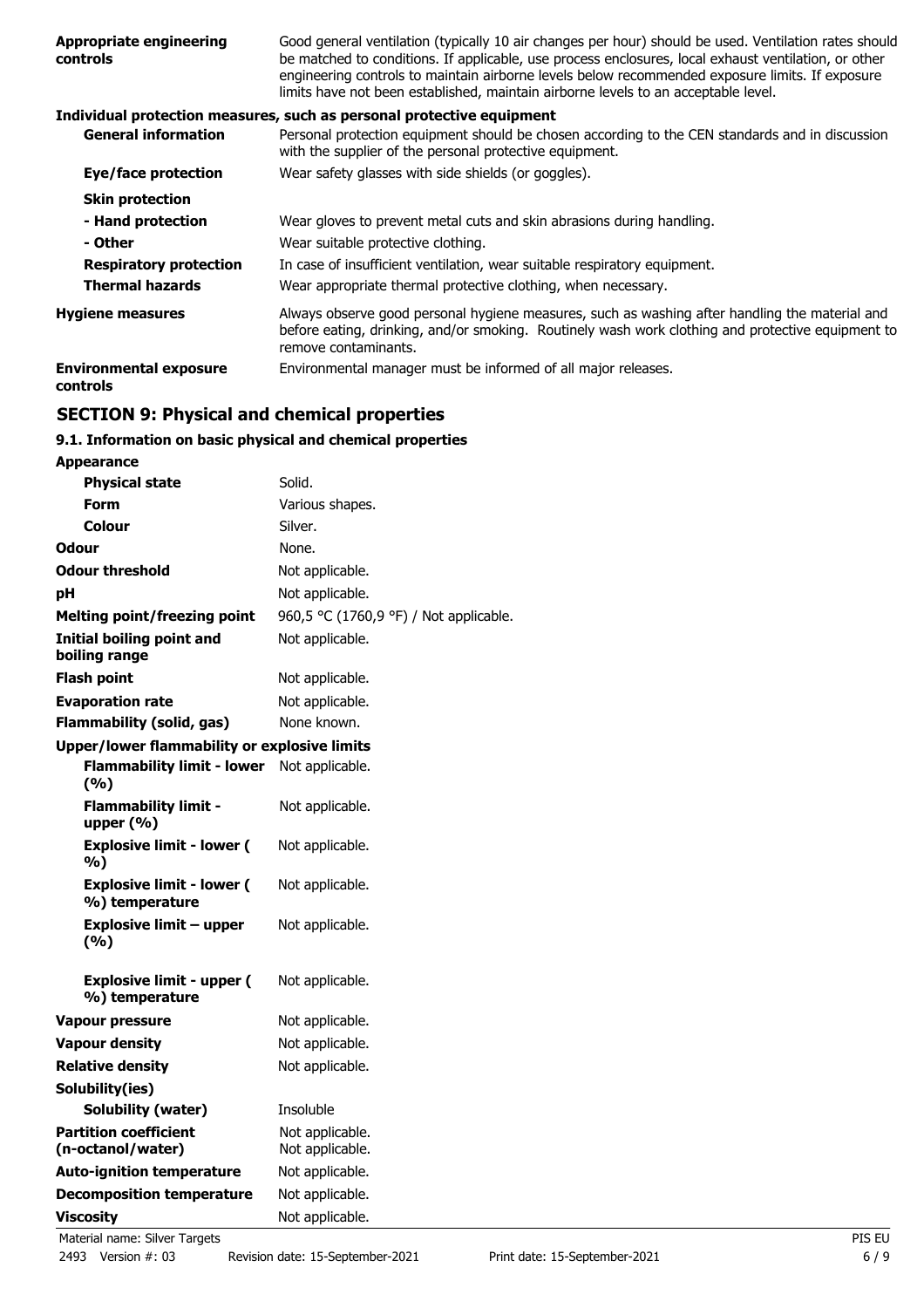| <b>Explosive properties</b> | Not applicable.                |
|-----------------------------|--------------------------------|
| <b>Oxidising properties</b> | Not oxidising.                 |
| 9.2. Other information      |                                |
| <b>Density</b>              | 10,49 g/cm3 estimated at 15 °C |
| <b>Explosive limit</b>      | Not applicable.                |
| <b>Explosivity</b>          | Not applicable.                |
| <b>Molecular formula</b>    | Aq                             |
| <b>Molecular weight</b>     | 107,86 g/mol                   |
|                             |                                |

# **SECTION 10: Stability and reactivity**

| 10.1. Reactivity                                | The product is stable and non-reactive under normal conditions of use, storage and transport.                          |
|-------------------------------------------------|------------------------------------------------------------------------------------------------------------------------|
| 10.2. Chemical stability                        | Material is stable under normal conditions.                                                                            |
| 10.3. Possibility of hazardous<br>reactions     | No dangerous reaction known under conditions of normal use.                                                            |
| 10.4. Conditions to avoid                       | Contact with incompatible materials.                                                                                   |
| 10.5. Incompatible materials                    | Strong acids. May react with strong bases or oxidizing agents.                                                         |
| 10.6. Hazardous<br>decomposition products       | No hazardous decomposition products are known.                                                                         |
| <b>SECTION 11: Toxicological information</b>    |                                                                                                                        |
| <b>General information</b>                      | Occupational exposure to the substance or mixture may cause adverse effects.                                           |
| <b>Information on likely routes of exposure</b> |                                                                                                                        |
| <b>Inhalation</b>                               | No adverse effects due to inhalation are expected.                                                                     |
| <b>Skin contact</b>                             | No adverse effects due to skin contact are expected.                                                                   |
| Eye contact                                     | Not relevant, due to the form of the product.                                                                          |
| <b>Ingestion</b>                                | May cause discomfort if swallowed. However, ingestion is not likely to be a primary route of<br>occupational exposure. |
| <b>Symptoms</b>                                 | None known.                                                                                                            |
| 11.1. Information on toxicological effects      |                                                                                                                        |
| <b>Acute toxicity</b>                           | No data available.                                                                                                     |
| <b>Skin corrosion/irritation</b>                | Not relevant, due to the form of the product.                                                                          |
| Serious eye damage/eye<br>irritation            | Not likely, due to the form of the product.                                                                            |

| <b>Respiratory sensitisation</b> | Not a respiratory sensitizer.                                                   |
|----------------------------------|---------------------------------------------------------------------------------|
| <b>Skin sensitisation</b>        | Not a skin sensitiser.                                                          |
| <b>Germ cell mutagenicity</b>    | Not classified.                                                                 |
| Carcinogenicity                  | This product is not considered to be a carcinogen by IARC, ACGIH, NTP, or OSHA. |

**Hungary. 26/2000 EüM Ordinance on protection against and preventing risk relating to exposure to carcinogens at work (as amended)**

| Not listed.                                           |                           |
|-------------------------------------------------------|---------------------------|
| <b>Reproductive toxicity</b>                          | Not classified.           |
| Specific target organ toxicity<br>- single exposure   | Not classified.           |
| Specific target organ toxicity<br>- repeated exposure | Not classified.           |
| <b>Aspiration hazard</b>                              | Not an aspiration hazard. |
| Mixture versus substance<br>information               | Not applicable.           |
| <b>Other information</b>                              | None known.               |

# **SECTION 12: Ecological information**

| 12.1. Toxicity                         | The product is not classified as environmentally hazardous. However, this does not exclude the<br>possibility that large or frequent spills can have a harmful or damaging effect on the environment. |        |
|----------------------------------------|-------------------------------------------------------------------------------------------------------------------------------------------------------------------------------------------------------|--------|
| 12.2. Persistence and<br>degradability | No data is available on the degradability of this product.                                                                                                                                            |        |
| 12.3. Bioaccumulative<br>potential     | No data available.                                                                                                                                                                                    |        |
| Material name: Silver Targets          |                                                                                                                                                                                                       | PIS EU |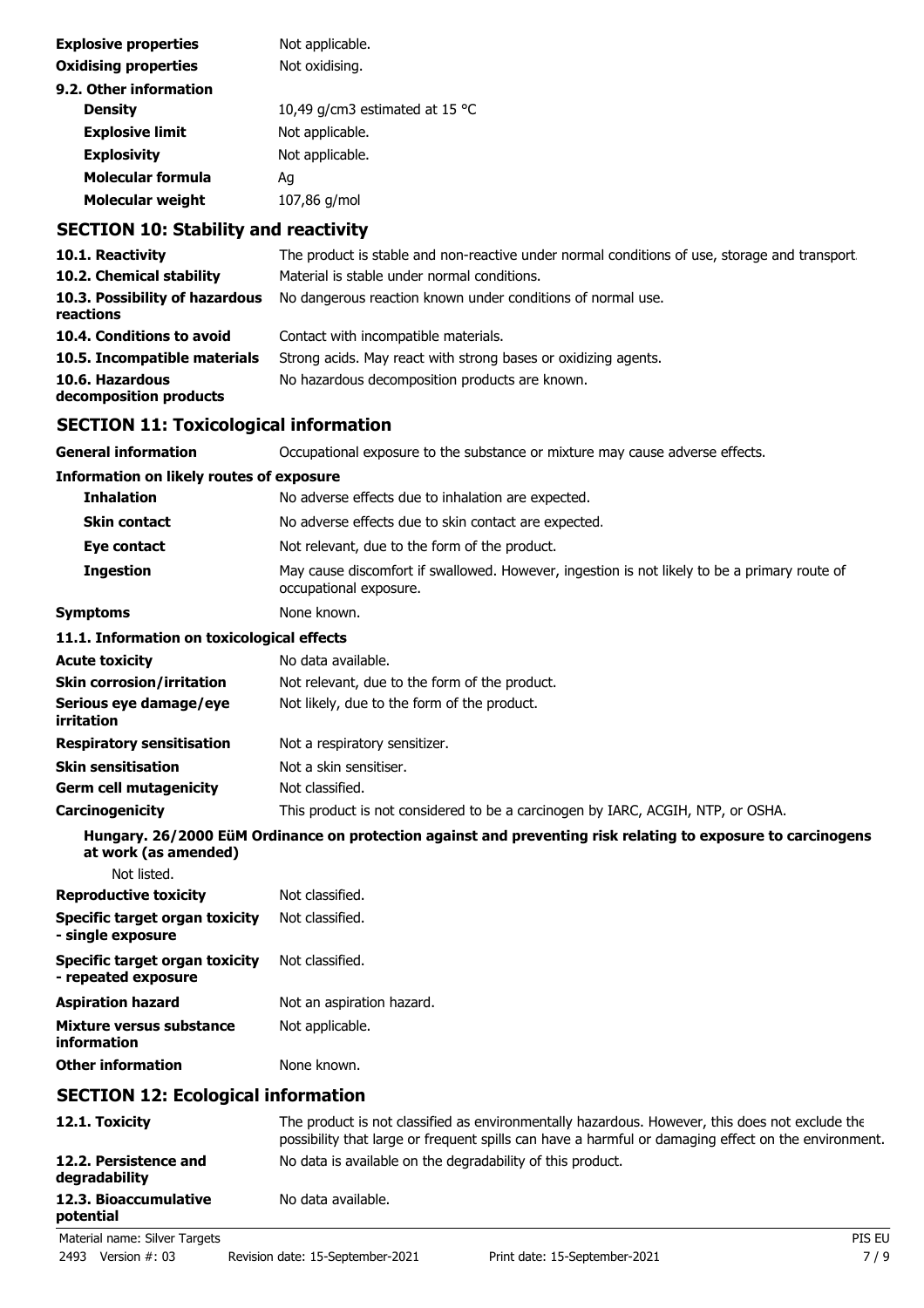| <b>Partition coefficient</b><br>n-octanol/water (log Kow) | Not applicable.                                                                                                                                                                            |
|-----------------------------------------------------------|--------------------------------------------------------------------------------------------------------------------------------------------------------------------------------------------|
| <b>Bioconcentration factor (BCF)</b>                      | Not available.                                                                                                                                                                             |
| 12.4. Mobility in soil                                    | No data available.                                                                                                                                                                         |
| 12.5. Results of PBT and<br>vPvB assessment               | Not a PBT or vPvB substance or mixture.                                                                                                                                                    |
| 12.6. Other adverse effects                               | No other adverse environmental effects (e.g. ozone depletion, photochemical ozone creation<br>potential, endocrine disruption, global warming potential) are expected from this component. |

## **SECTION 13: Disposal considerations**

#### **13.1. Waste treatment methods**

| <b>Residual waste</b>                  | Dispose of in accordance with local regulations. Empty containers or liners may retain some product<br>residues. This material and its container must be disposed of in a safe manner (see: Disposal<br>instructions). |
|----------------------------------------|------------------------------------------------------------------------------------------------------------------------------------------------------------------------------------------------------------------------|
| <b>Contaminated packaging</b>          | Since emptied containers may retain product residue, follow label warnings even after container is<br>emptied. Empty containers should be taken to an approved waste handling site for recycling or<br>disposal.       |
| EU waste code                          | The Waste code should be assigned in discussion between the user, the producer and the waste<br>disposal company.                                                                                                      |
| <b>Disposal</b><br>methods/information | Collect and reclaim or dispose in sealed containers at licensed waste disposal site.                                                                                                                                   |
| <b>Special precautions</b>             | Dispose in accordance with all applicable regulations.                                                                                                                                                                 |

## **SECTION 14: Transport information**

## **ADR**

14.1. - 14.6.: Not regulated as dangerous goods.

#### **RID**

14.1. - 14.6.: Not regulated as dangerous goods.

## **ADN**

14.1. - 14.6.: Not regulated as dangerous goods.

#### **IATA**

14.1. - 14.6.: Not regulated as dangerous goods.

#### **IMDG**

14.1. - 14.6.: Not regulated as dangerous goods.

## **SECTION 15: Regulatory information**

**15.1. Safety, health and environmental regulations/legislation specific for the substance or mixture**

#### **EU regulations**

| Regulation (EC) No. 1005/2009 on substances that deplete the ozone layer, Annex I and II, as amended<br>Not listed. |  |
|---------------------------------------------------------------------------------------------------------------------|--|
| Regulation (EU) 2019/1021 On persistent organic pollutants (recast), as amended                                     |  |
| Not listed.                                                                                                         |  |
| Regulation (EU) No. 649/2012 concerning the export and import of dangerous chemicals, Annex I, Part 1 as<br>amended |  |
| Not listed.                                                                                                         |  |
| Regulation (EU) No. 649/2012 concerning the export and import of dangerous chemicals, Annex I, Part 2 as<br>amended |  |
| Not listed.                                                                                                         |  |
| Regulation (EU) No. 649/2012 concerning the export and import of dangerous chemicals, Annex I, Part 3 as<br>amended |  |
| Not listed.                                                                                                         |  |
| Regulation (EU) No. 649/2012 concerning the export and import of dangerous chemicals, Annex V as amended            |  |
| Not listed.                                                                                                         |  |
| Regulation (EC) No. 166/2006 Annex II Pollutant Release and Transfer Registry, as amended                           |  |
| Not listed.                                                                                                         |  |
| Regulation (EC) No. 1907/2006, REACH Article 59(10) Candidate List as currently published by ECHA                   |  |
| Not listed.                                                                                                         |  |
| Authorisations                                                                                                      |  |

## **Regulation (EC) No. 1907/2006, REACH Annex XIV Substances subject to authorization, as amended** Not listed.